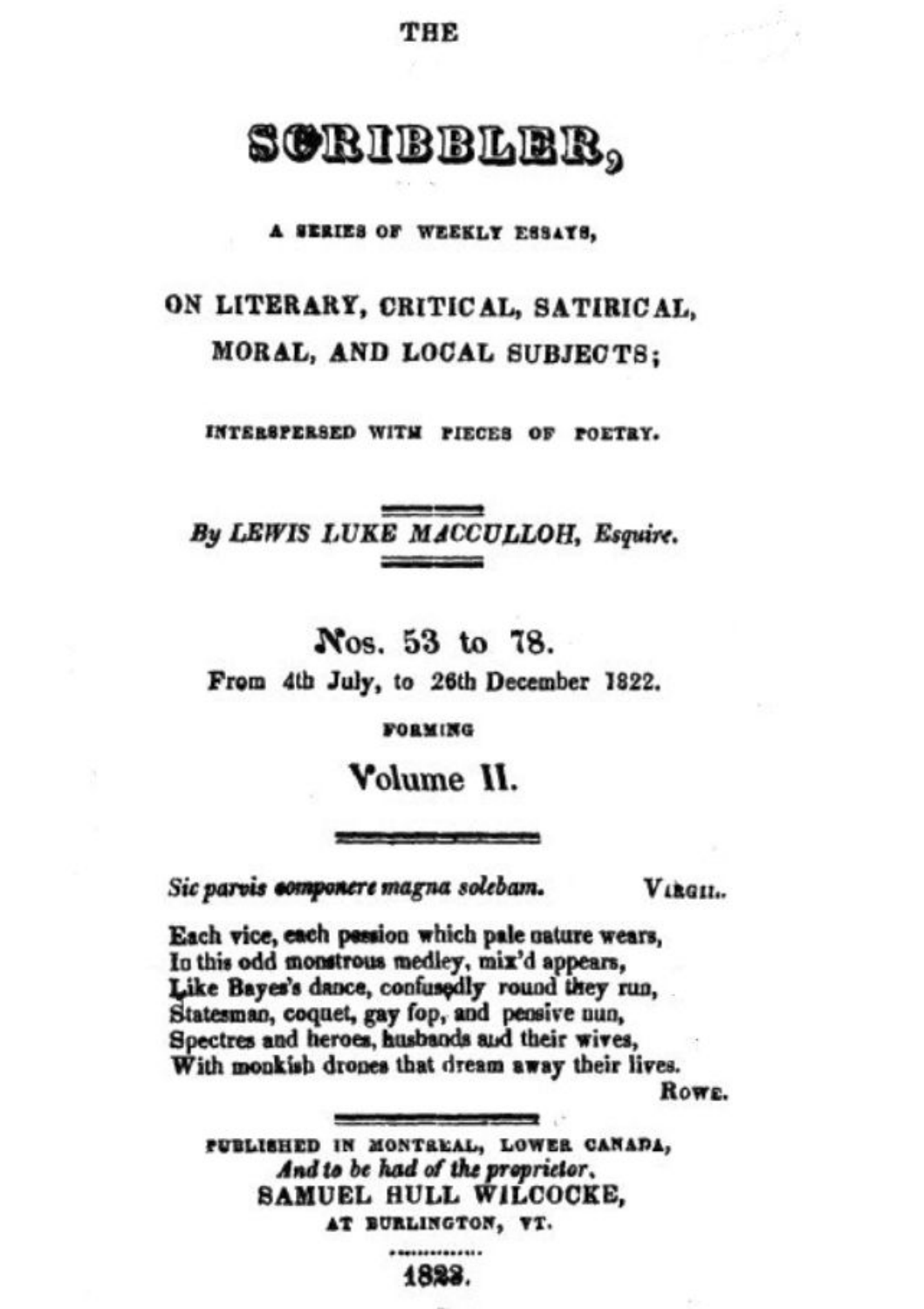## **\* A Distributed Proofreaders Canada eBook \***

This eBook is made available at no cost and with very few restrictions. These restrictions apply only if (1) you make a change in the eBook (other than alteration for different display devices), or (2) you are making commercial use of the eBook. If either of these conditions applies, please contact a https://www.fadedpage.com administrator before proceeding. Thousands more FREE eBooks are available at https://www.fadedpage.com.

This work is in the Canadian public domain, but may be under copyright in some countries. If you live outside Canada, check your country's copyright laws. IF THE BOOK IS UNDER COPYRIGHT IN YOUR COUNTRY, DO NOT DOWNLOAD OR REDISTRIBUTE THIS FILE.

*Title:* The Scribbler 1822-08-01 Volume 2, Issue 57

*Date of first publication:* 1822

*Author:* Samuel Hull Wilcocke (1766-1833) (Editor)

*Date first posted:* Aug. 14, 2021

*Date last updated:* Aug. 14, 2021

Faded Page eBook #20210829

This eBook was produced by: Marcia Brooks, Cindy Beyer & the online Distributed Proofreaders Canada team at https://www.pgdpcanada.net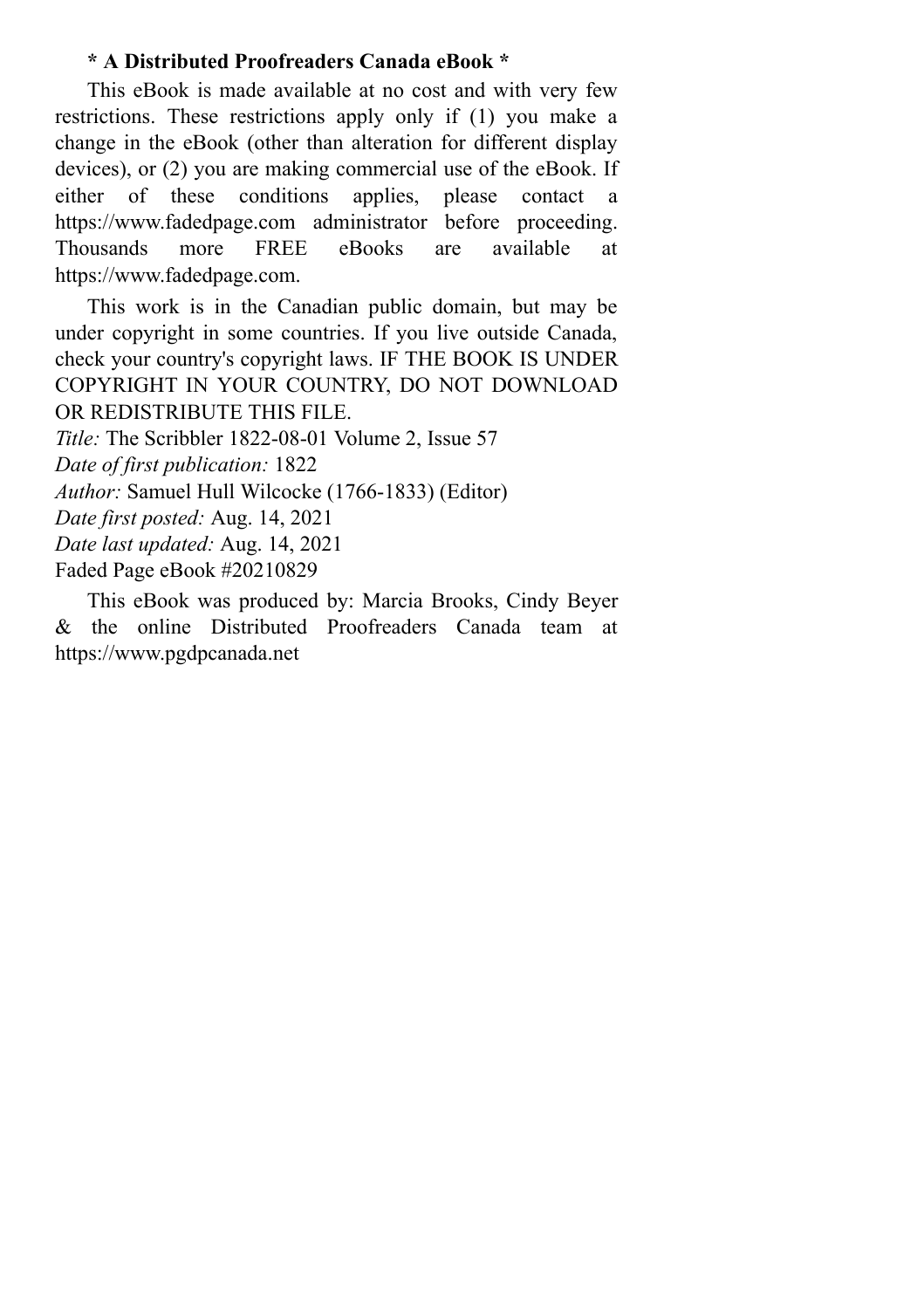## THE SCRIBBLER.

## *Vol. II.*] *MONTREAL, THURSDAY, 1st A***, 1822.**

**[***No.* **57.**

——*Extrema per illos Justicia excedens terris vestigia fecit.*

VIRGIL.

Hence it arises that to earth's remotest bound, Justice hath fled, nor left, but of her name the sound.

*Procul, O procul! este profani!*

VIRGIL.

Hence, ye profane, nor dare to pry With listening ear or curious eye, When lovers court, or doctor's kill,-Beware the murderous frown, beware the death-fraught pill.

*Hos ego versiculos feci; tulit alter honores.*

VIRGIL.

'Twas I the verses made; No, no, 'twas I; *I* say: So struts in borrow'd plumes each literary jay.

The administration of justice is perhaps the most important of all the functions with which the people have agreed to invest their rulers.—It is indeed the very essence of all governments, for the exterior relations of nations, the acts of diplomacy, and the prerogatives of a monarch in his capacity as the fulminator of war, or the restorer of peace, are only those means which judgement has devised, and experience dictated, to preserve to a nation their own modes of administering justice amongst themselves, uncontrouled by others, and uninfluenced by foreign power or foreign customs; the trust which governments have of the nation's purse, the privileges of office, and of nobility, the prerogatives of the sovereign as the fountain of honour, and the mighty influence of patronage, are nought but appendages and supports to the system which is to insure security, justice and satisfaction, to all who form the body politic; whilst the splendour of royalty, the decorations of knighthood, the bishop's lawn, the judge's ermine, and the soldier's plume, are only meant to give an imposing air of grandeur, of solemnity, and of decoration, to the various officers deemed necessary to give stability, and effect to that final object of all political and civil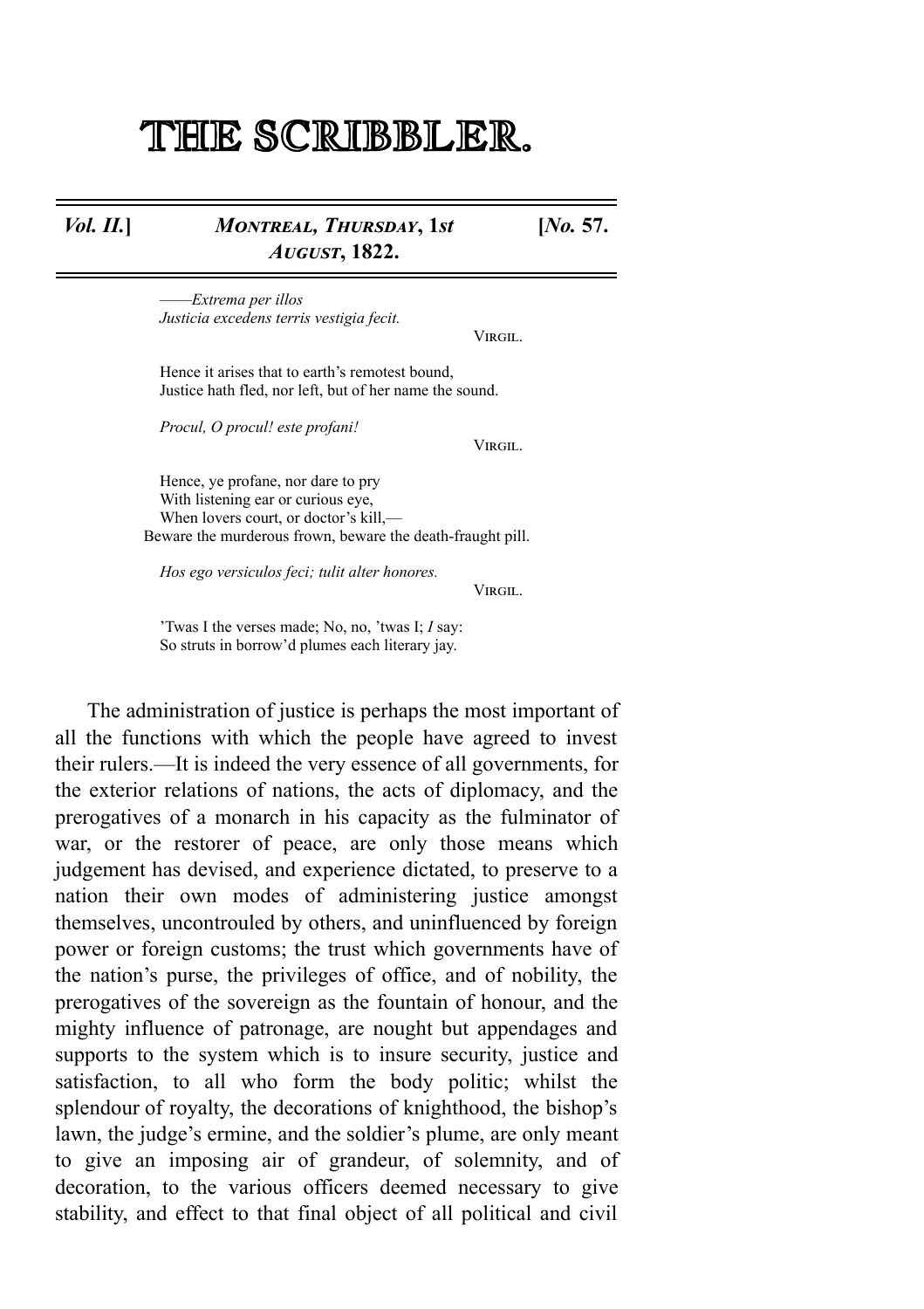systems, namely, that each man may live "under his figtree and his vine," secure from wrong, and certain of right.

That nation must be the happiest which enjoys the blessings of the most upright judicature, a judicature of unshaken integrity and undoubted virtue, or at least as nearly approaching to those essentials of justice, as the frailty of human nature, and the imperfection of all human systems, can admit. In England, above most other countries, I believe, the nearest approximation to this standard is to be found. This is owing in a great measure to the adoption of what is called *the common law*, as the basis of our jurisprudence, by which is meant the inherent sense of right and wrong, as to men's actions, which exists, in the shape of general principles, throughout the globe, modified by those localities, and those usages, which the peculiarities of the country, climate, and people, have produced. *Statute law*, though now become the great medium through which justice is expounded and administered to the people, should be considered in no other light than as a more clear, distinct, and precise, enunciation of *common law* than can exist either in the traditions, the feelings, or the writings of the country; and I have no doubt that were cases to come before a court, whether criminal or civil, which had not been provided for by statute, and for which no precedent or analogous circumstance could be quoted, the jury and the judge would be acting up to the spirit of the constitution if they decided them according to their judgement of what was right or wrong under the circumstances, without leaving them as moot points, or undecided cases, until new statute laws (already much too much multiplied) should be made to meet them, as has not unfrequently occurred. Precedent I think, however, has been relied on a great deal too much, in our law decisions, and the constantly revolving changes in times, circumstances, people, and places, neither sufficiently attended to, nor proper scope allowed for the newer lights and opinions that are generated by the improved state of mankind.

But I have been insensibly led too far from the immediate object of this essay. Much too of the superiority which the jurisprudence of England has attained over others, (and even in this respect over that of the United States, which being founded on the same basis, and equally under the check of the public press with the English, rivals it in purity, and excels it in simplicity and despatch) is to be attributed to the judges having been made independent of the crown, and placed above all temptation of violating the integrity of "evenhanded justice"; but the chief guard against juridical oppression in England, the impenetrable shield, the bulwark not to be levelled, that is thrown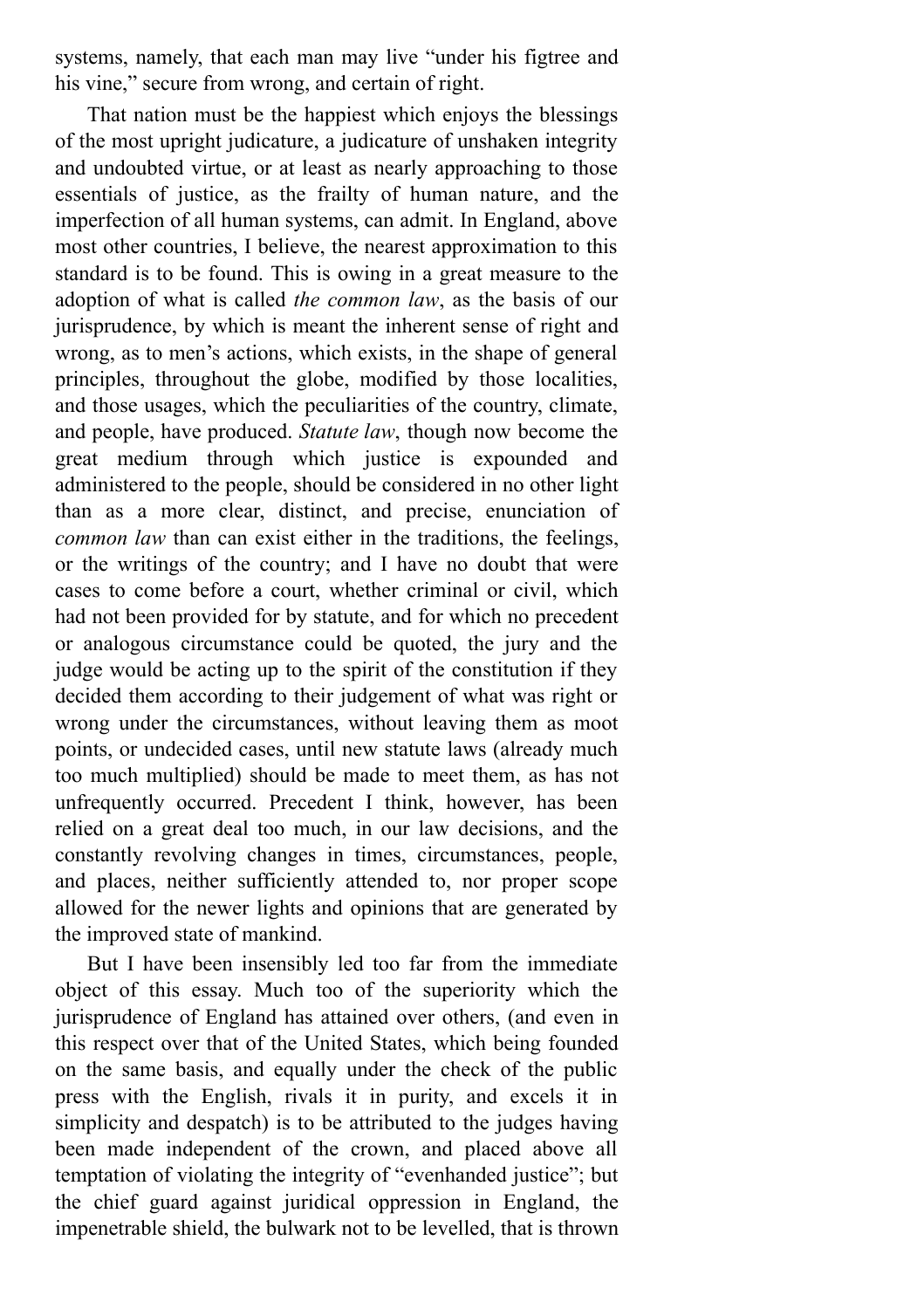over and round the rights of Englishmen, is the freedom of the press; the sturdy independence, and concise fidelity, with which reports of all law-proceedings that are in the least interesting to the public, are printed and circulated through the empire, with industry and rapidity, are the strongest checks against legal oppression, or partial judgements. Knowing that they are amenable to this public tribunal, both judges and juries are more bound by the awe they feel for this *imperium in imperio* than even by their oaths, and their sense of duty, the one often liable to be considered as mere formalities of office, and the other to be warped and perverted by prejudice, and private feelings.

The want of reports of the proceedings of the Courts in Canada, has often struck me as a great evil; but is one that I fear will not be remedied until the editors of papers shake off that pusillanimity that makes them afraid of a great man's frown, of a judge's nod, and, what they think even more dreadful, the loss of an advertising customer. I trust, however, I perceive some glimpses of independence flickering amongst them, which I have the vanity to think, my paper has enlivened, if not kindled; and, were I at his elbow, I should be inclined to clap the editor of the Herald on his back for his promise to Justicia in his paper of the 13th July, to expose public men who sacrifice the rights of the public to the opinions or interests of the inconsiderable part of it. But "promises and pye-crust," &c. and until I see something more substantial than promises, I must and will throw obloquy upon those editors who refuse or neglect to give publicity to matters of this kind.

I have been the more led to pursue this train of reflection from some communications that have lately appeared in the Upper Canada Herald, from one of which, signed WATCH, I quote the following passages, as perfectly applicable to my present object.

"The rivet is broke, and the fetters that, in some degree, shackled your press are, I hope, now shaken off. In my views of the liberty of the press, I will not strive to force you into any measure by advice, nor will I further censure you for what I thought amiss in the past; but I hope in future your press will be free for every fair communication."

"When men who are authorised to administer justice, by a partial exercise of power, act contrary to public duty, it is one of the most valuable employments of the press to expose such proceedings. That neglect, in the editorial departments of newspapers, *or some other cause*, has generally confined the proceedings of law-courts within the narrow and doubtful limits of verbal reports, is too true to admit of contradiction. While our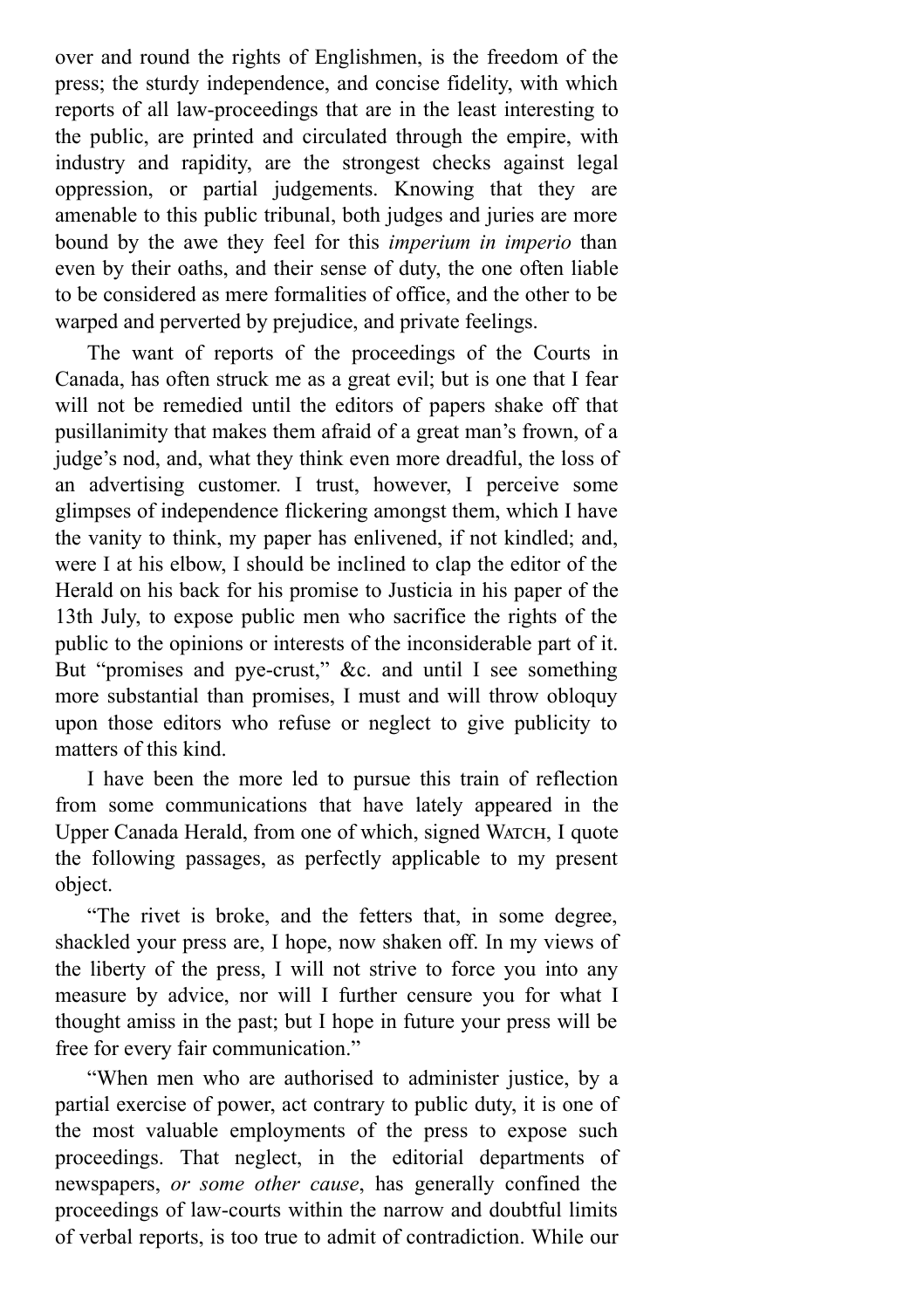public prints neglect or refuse to publish such reports, imposing power can violate duty with safety; but by freely printing the proceedings of law-courts, the press becomes an useful and powerful engine to check arbitrary rule in any country, but more particularly in a country newly settled by a people subjected to social order; because power, in such countries is commonly vested in the garb of ignorance, accompanied by the foul demon of pride, and together becoming the overbearing parents of oppressive rule."

"Your correspondent Justicia has done the public a most essential service by his communication of the proceedings in a case in the Court of Requests, and you have performed a most necessary public duty in printing it. My sincere wish is that the necessary watchfulness to guard our rights, by freely exposing the proceedings of power when it acts contrary to the rules prescribed by the direct calls of duty, may in future furnish the press with the substance of such cases, and the press be always ready to publish them."

Considering therefore the regular publication reports of lawproceedings, not only an object of essential utility for the promotion of real justice, but also one can not fail to be interesting to a great body of my readers, I particularly recommend, and indeed solicit, those students at law, or gentlemen of the profession, who have the leisure and the ability, to make minutes of the proceedings in the courts, in Montreal and Quebec, and other matters connected with them, for transmission to the Scribbler, and which I should hope would form not the least beneficial, and instructive part of this miscellany. Let them not be deterred by the supposition that it is beneath the dignity of the profession; let them look to many luminaries of the law that have at home become reporters; let them recollect the living instance of the celebrated Mr. Chitty, whose works have now become established authorities. That gentleman, either finding himself unfit for the active part of his profession, or, amidst the great competition at the English bar, without an adequate share of its profits, struck into a new line, became a reporter and publisher, and a lecturer on law-subjects, and has finally succeeded in gaining that fame and fortune which his merits deserve, but which otherwise he had no opportunity of attaining. Neither let them be deterred by the fear of any evil consequences to themselves. The most inviolable secrecy will be preserved (whilst for my own satisfaction it will be necessary that such reports be authenticated by real names.) as to the reporters; and I will stand in the breach for all. I am undaunted, and careless of consequences, when I am doing what I conceive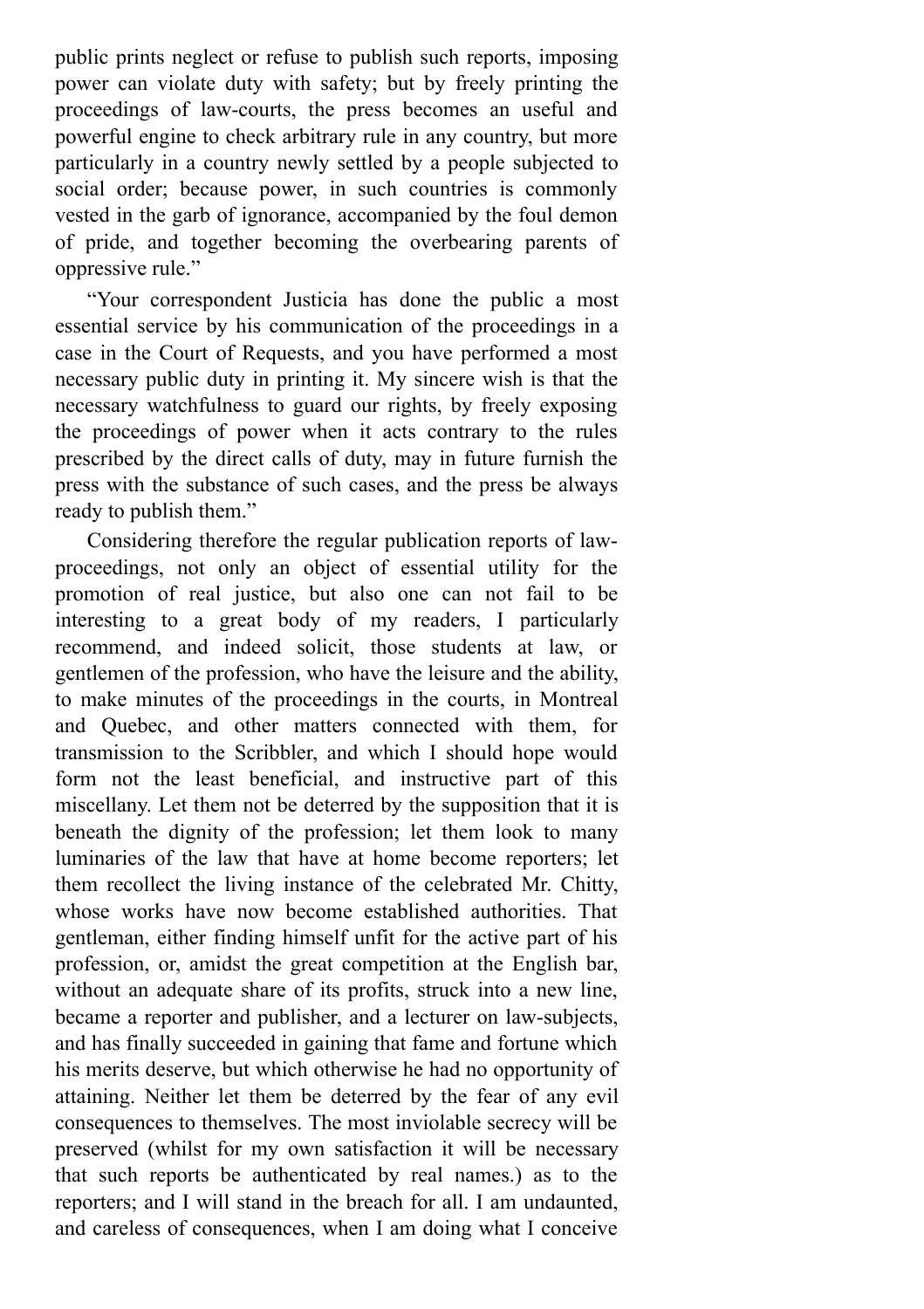to be right. I have endured the utmost rigour of unjust prosecution and illegal persecution, and laugh to scorn all ideas of fear, as to being considered guilty of *libel*, for I will loudly proclaim the absurdity and injustice of that pretended maxim of law that the truth is no vindication of a libel<sup>[\[1\]](#page-6-0)</sup>; nor am I nice, (farther than the reverence I hold it my bounden duty to pay to all courts of law as being the seats where justice ought to preside,) as to *Contempt of Court*, which in many instances, I fear, may be considered as a *contempt of what is contemptible*.

I beg to add that I will with pleasure transmit a copy of the Scribbler, beginning at the 2d vol. gratis, to any gentleman who will furnish me with such reports regularly.

<span id="page-6-1"></span>L. L. M.

Chap. 34, No. I, of the Laws of Vermont, enacts:

Sect. 1. That upon indictment for libel, "the respondent may give in evidence to the jury *the truth* of the words contained in the supposed libel; and if the jury find the words true, they shall bring in their verdict *not guilty*, any law, custom, or usage, to the contrary notwithstanding."

Sect. 2. Upon indictment for defaming the civil authority of the state in violation of an act, entitled "An act for the punishment of certain high crimes and misdemeanors,"—"the respondent may give in evidence to the jury *the truth* of the words set forth in such indictment; and if the truth of such words is proved to the satisfaction of the jury, they shall bring in their verdict *not guilty*, any law, custom or usage, to the contrary notwithstanding."

To preserve a character of impartiality I insert the following letter, although with regard to the offence that seems to have been taken at the expression used in Bopeep's communication in No. 53, of the new La Prairie Steam-boat having been set up "in opposition to the old concern," I must disclaim, on my own part, any wish or intention of entering into any *puffing* disputes between two rival concerns; nor did I look upon that expression in the light it appears to my new correspondent, or I should have altered it; as I have done some in the present letter. I hold competition to be in general highly beneficial to the public, but I do not think it right in one party to attempt to injure the other by abuse.— Nor can I in future admit any thing that alludes to similar rival establishments, with a view to recommend the one and depreciate the other.

### <span id="page-6-2"></span>L. L. M.

"No fault or crime in himself hinders him from searching into and pointing out the faults of others." $[2]$ 

<span id="page-6-0"></span> $\left[\frac{1}{2}\right]$  I can not avoid here quoting the law on this subject that exists in the neighbouring state of Vermont, which has proved as excellent in practice, as it is sensible in theory.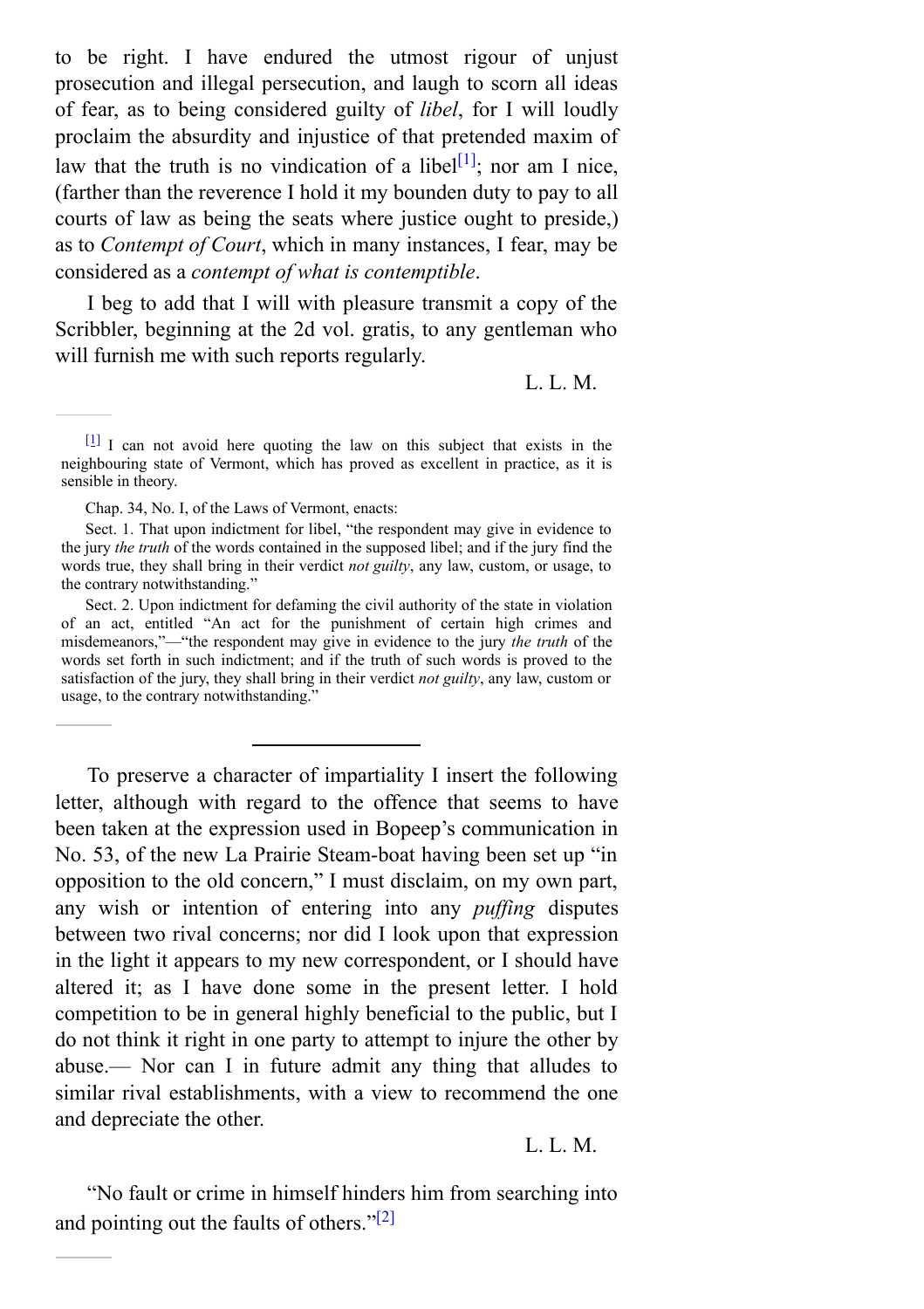<span id="page-7-0"></span> $\frac{[2]}{[2]}$  $\frac{[2]}{[2]}$  $\frac{[2]}{[2]}$  My correspondent does not name any author from whom this passage is taken, but as he marked it as a quotation, I presume it is one, and have printed it accordingly.

*Montreal, 10th July.*

## MR. MACCULLOH.

I deem it no small recommendation of your miscellany that it has maintained its character for candor, decorum, and impartiality, in an age when prejudice has usurped the seat of reason and experience. Permit me therefore to say a few words in answer to a communication in one of your late numbers, signed Bopeep. I should not have troubled you on this subject, had not the very fluent author of that piece said what is diametrically opposite to the truth. Should my accusation prove ill-founded, let it "pass by him as the wind which he respects not." If its foundation is good, I am not conscious how an atonement can be made.

In the first place he wishes to inform the public that the new Steam-boat La Prairie has commenced running between this city and the place of which she bears the name, "*in opposition to the old concern*". It was not the intention of the proprietors of the new boat to build her for that purpose, but for the very laudable one of preventing imposition, which many, who have done business with the old boat, had too much experience of. It would be well for this gentleman could he take the advice he so freely lavishes upon his "sapheaded neighbour, Mr. Nabson", as he feels pleased to term him, that is to endeavour to avoid meddling with other people's concerns. Next he presumes to offer his advice to a respectable magistrate in the fulfilment of his duty, in which he has displayed his ignorance, but, Mr. Macculloh, your judicious observations on that head is sufficient. He also cautions Mr. New-York against promenading with the merry-andrews of that place; now, sir, I strongly suspect that this great character, Bopeep, is one of those himself, as, if I am not mistaken, he has been distinguished heretofore in the village of La Prairie, by a french nickname, of nearly the same import.

Your's &c. A FRIEND TO CANDOUR.

## *La Prairie, 18th July.*

Mr. L. L. Macculloh,

Dr. Dearmud is very much exasperated that you have told the world his tale of woe and disappointment, "me!!!" said he, "un medicin, a doctore to be imposé so much upon me. I am a jantiman of qualite and capacity; my talens must not be prostitué en ecrivant in de Cribbleur. Af Bopeep, peep any more times in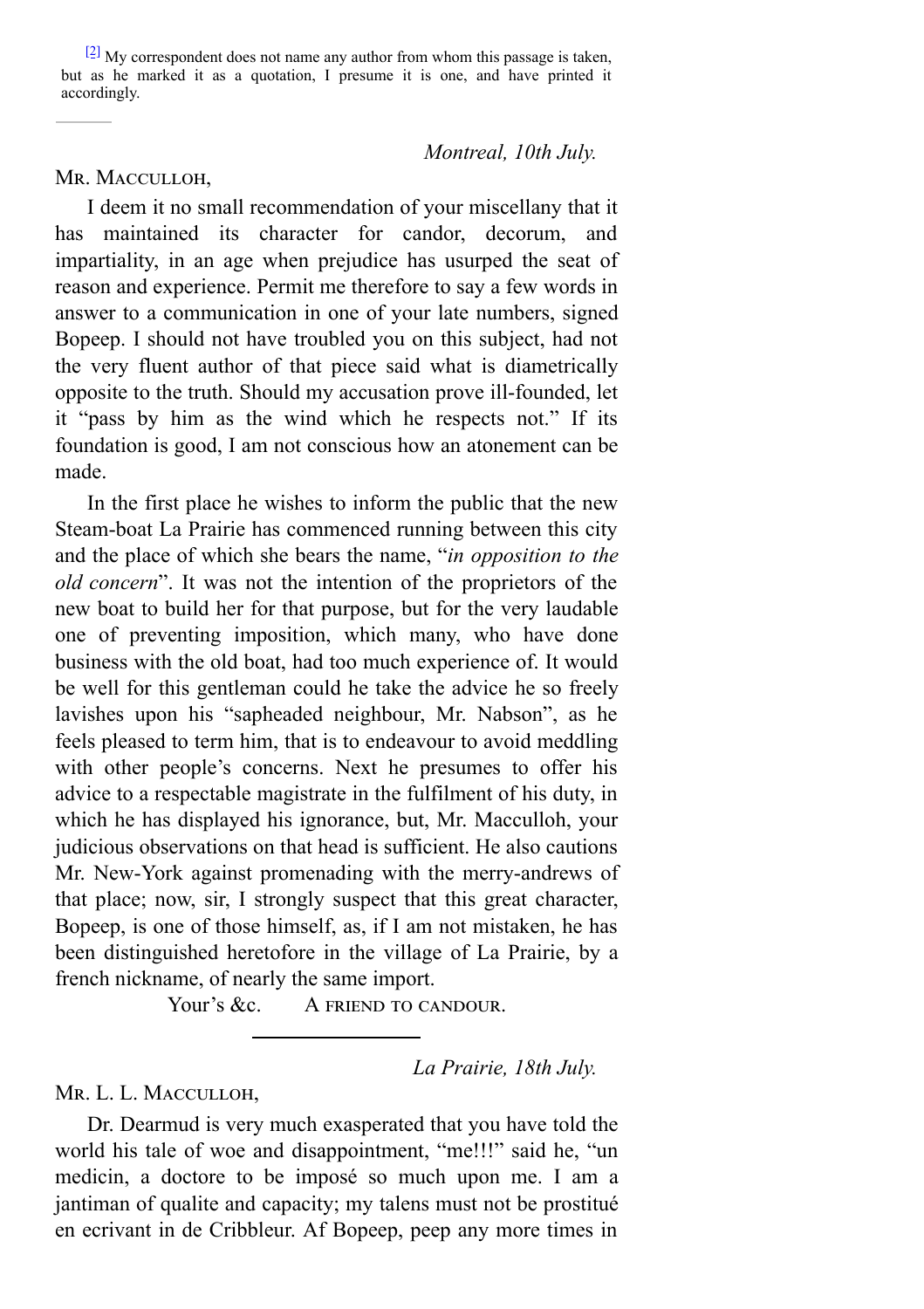ma prescription-book I will give him a magnifique reponse in de Courant; for ma brain possess too much talens to write in de *Cribbleur*. But I never kill a chien, nor man eider, only one poor follin, he was sick dat he could not tell a me what taste was de medicine. But dat is notteen, af I get put in de Cribbleur once more, I will write a remontrance to Mons. De Maccullotte, to Bopeep, and every body in de world. I will teach dem to distingue true merit, for I am a diseeple of Galen, a son of Aesculape, and af I only know the anatomie of de head and body, I would be a Hypocrate!" If the doctor could prevail on any of his enemies to take a dose of his nostrum he would be sweetly revenged indeed. I am credibly informed he was called for late last night to attend upon a very sick—*grumphie*, but it was too late, the thread of life was spun, and the doctor had the mortification of parting with his only patient.

The propensity for backbiting and babbling which actuates the narrow soul of Sir Simpleton Sneak is really astonishing, but the pleasure he takes in hearing himself speak is still more so.— His insignificance has been the reason of my not introducing him sooner to your notice, nor should I now, were it not for his continual prayers to get a seat in your easy and convenient carriage as far as Public Ridicule, a place as much famed for the reformation of folly, as the air of the Rapids is for its salubrious and bracing quality. If you are any ways crowded, you may, *sans ceremonie*, put him along with the baggage, as there is no danger of spoiling or soiling such a lump of unpolished imperfection. I hope he will have a pleasant jaunt; and have no doubt he may amuse some of his fellow-travellers, as he has a most delightful way of embellishing a story, being what Foote calls an agreeable novellist, and possessing so much of the traveller's talent that he might almost raise a blush on the face of Baron Munchausen.

### EPIGRAM.

Says Jamie to Sawney, ken ye what the fowk say, Muckle Lummocks has tent a' his senses to-day. Pooh, nonsense,—says Sawney,—it must be a jest, Hoo, mon, cude he lose what he never possest. From your Excellency's BOPEEP.

## *Buckram-lane, July, 1822.*

FRIEND LEWIS,

I send you the copy of a letter which I picked up a few days ago in one of my rambles through Mount Royal; and which, from its contents, I guess was intended for a particular friend of your's; but as there was no regular superscription, I am in hopes of seeing it shortly in the Scribbler, as by that means, it may probably reach its destination.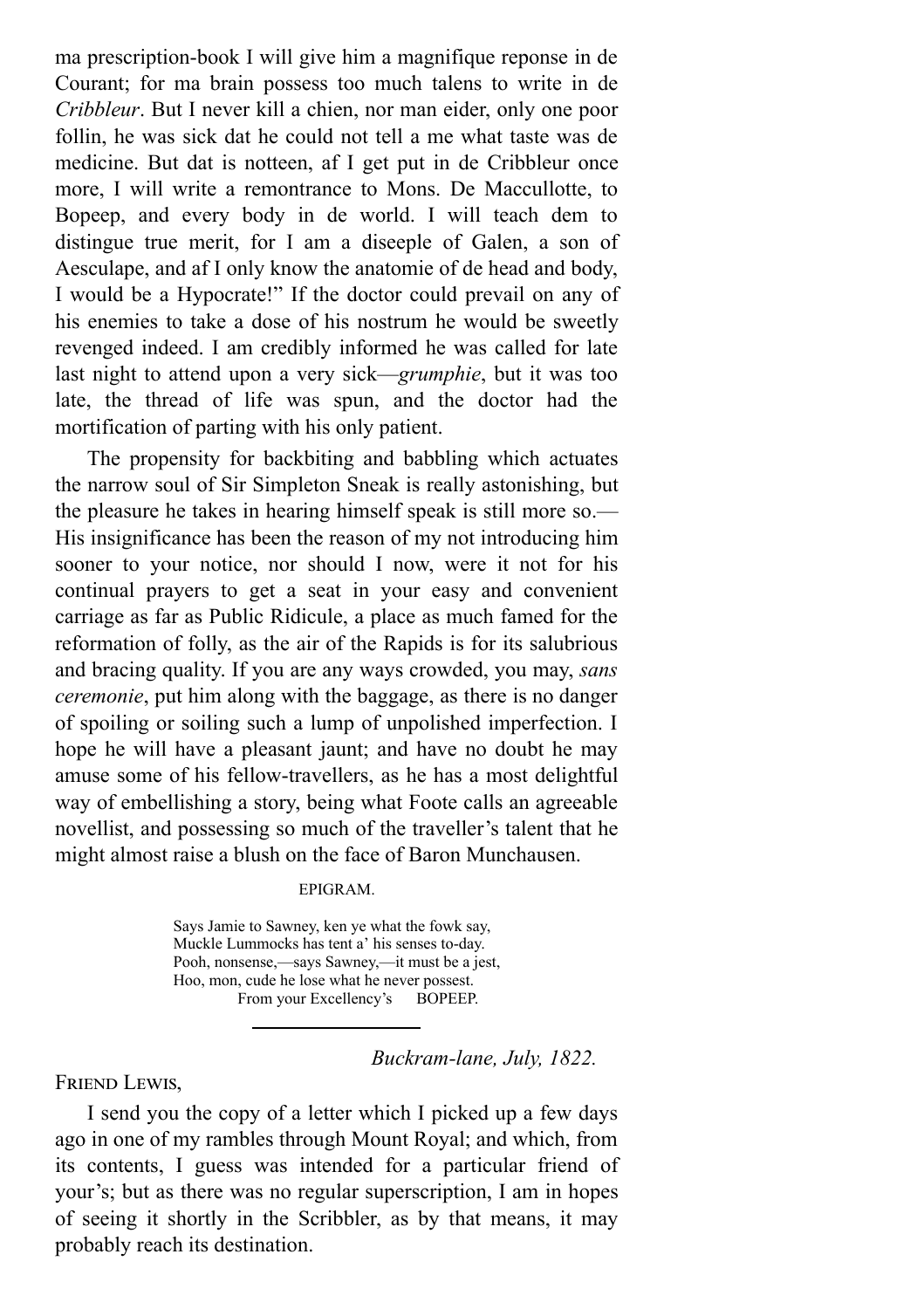## Your's in good faith, PLUTO.

MR. TOMMY CHANGELING, My worthy good sir, pray be not offended, For tho' I'm a cur, I never intended In writing you squibs, by your own dear request, To be pinch'd in the ribs or mock'd with a jest. Or what's worse to be passed by *sub silenti-o* Notwithstanding the good things I sent 't ye—O! You invite correspondents, then turn your back to 'em, And brazenly bid 'em kiss what you daren't shew 'em. "If you tread on a worm, He will certainly squirm; If you strike a jack-ass, He will kick as you pass;" If you slight correspondents and tell them not why, They will shortly grow careless, and bye and bye shy. So I'll finish; you see that I write in a passion, For to disappoint authors it seems is your fashion; But pray, when a blockhead to you writes again, By saying he is one, put him out of his pain.

AURELIA CARELESS.

*Chambly, 15th July, 1822.*

MR. SCRIBBLER,

Walking near the barracks in Montreal a few days since, I picked up a piece of paper, which, on examination, I found to contain the following eclogue. If you think it worthy of gracing the pages of the Scribbler, it is much at your service.

I am, Sir, your very obedient servant,

PETER PINDAR, JUN.

OGGY and SPOGGY.

*An Eclogue.*

Scene. A wood near the Papineau Road.

OGGY.

Bless me! how happy is my widow'd lot, To meet my Spoggy in this lonely spot.

**SPOGGY** 

Ten fold more happy is my single fate, To meet my Oggy here thus tête à tête.

OGGY and SPOGGY.

Then since we both so very happy be, Let's squat us down beneath this great oak tree: In strains alternate, let us chaunt our loves, Billing and cooing like two turtle-doves. Hot is the day, and pleasant is the shade; Woman's for man, and man for woman made.

 $\sim$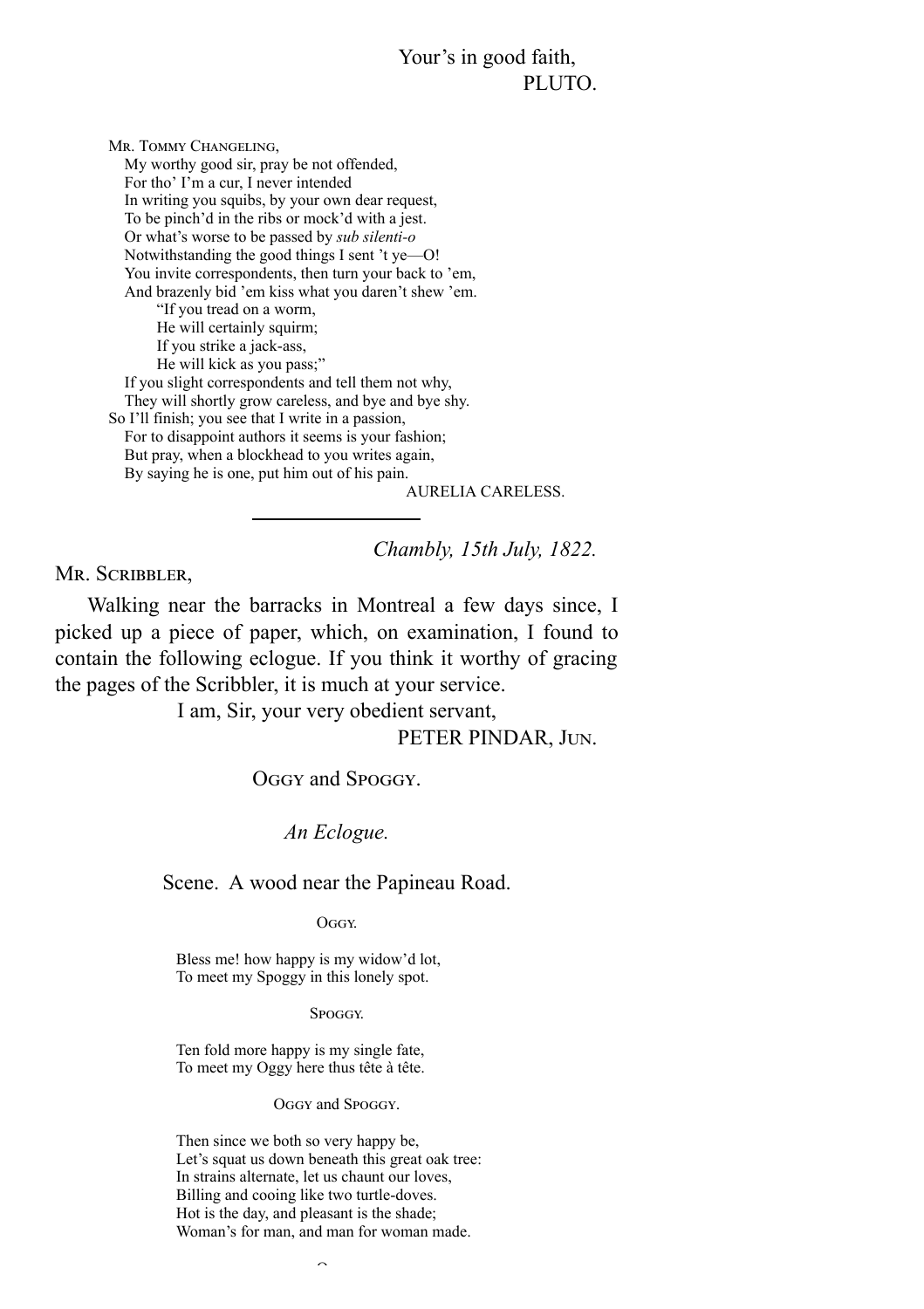#### **UGGY.**

Twice two long years have joyless passed away, Since my dear lord was laid in kindred clay. Tears until now in torrents I had shed, But Heaven, in mercy, thee, my Spoggy sped, To soothe my griefs and renovate my joys, By amorous comforts, and love's sweetest toys.

#### SPOGGY.

Sweet are my Oggy's accents to my ear, And sweet the voice that gives her praise to hear, Were they but utter'd in my native tongue, They'd be the sweetest that were ever sung. When first from Germany's dear land I went, Poor as a church-rat, but on glory bent, An ensign's coat was all I could obtain, Tho' small the pay, to take it I was fain; Lieutenant's rank then graced my sounding name, And then I felt my tender Oggy's flame. What tho' half-pay must be my destined lot! Half-pay so hostile to the boiling pot——

#### OGGY.

Fear not, my Spoggy, much I can not give, Yet on half-pay we may contrive to live. My sister drives her dappled nags, 'tis true, But that vile trader who'd compare to you. One tender pledge remains of my first love, And should my second more prolific prove, Why then to dad we must apply for aid, He will assist us, for *his* fortune's made.

#### Spoggy

Strong is the winning language of the heart.— But it is late, and we, I fear, must part. Besides I feel the moisture of the grass Exhale, and wetting all,—but let that pass— Rise then, my Oggy, let us homeward press, For I must dine at regimental mess.

#### **OGGY**

But, Spoggy, let me beg before you dine, You'll change those spotted pantaloons of thine; Behind they're speckled woefully with green, And may tell tales where both of us have been. Thanks to my stars, my gown is jetty black, And may defy of maidens old, the clack.

#### SPOGGY.

Sad is the hap you now to me impart, It wounds me sorely in the tenderest part. To-morrow on parade, how then appear, Alas! these trowsers are my only pair.

#### OGGY.

Hush'd be thy fears! this very afternoon, My maid shall wash thy only pantaloon.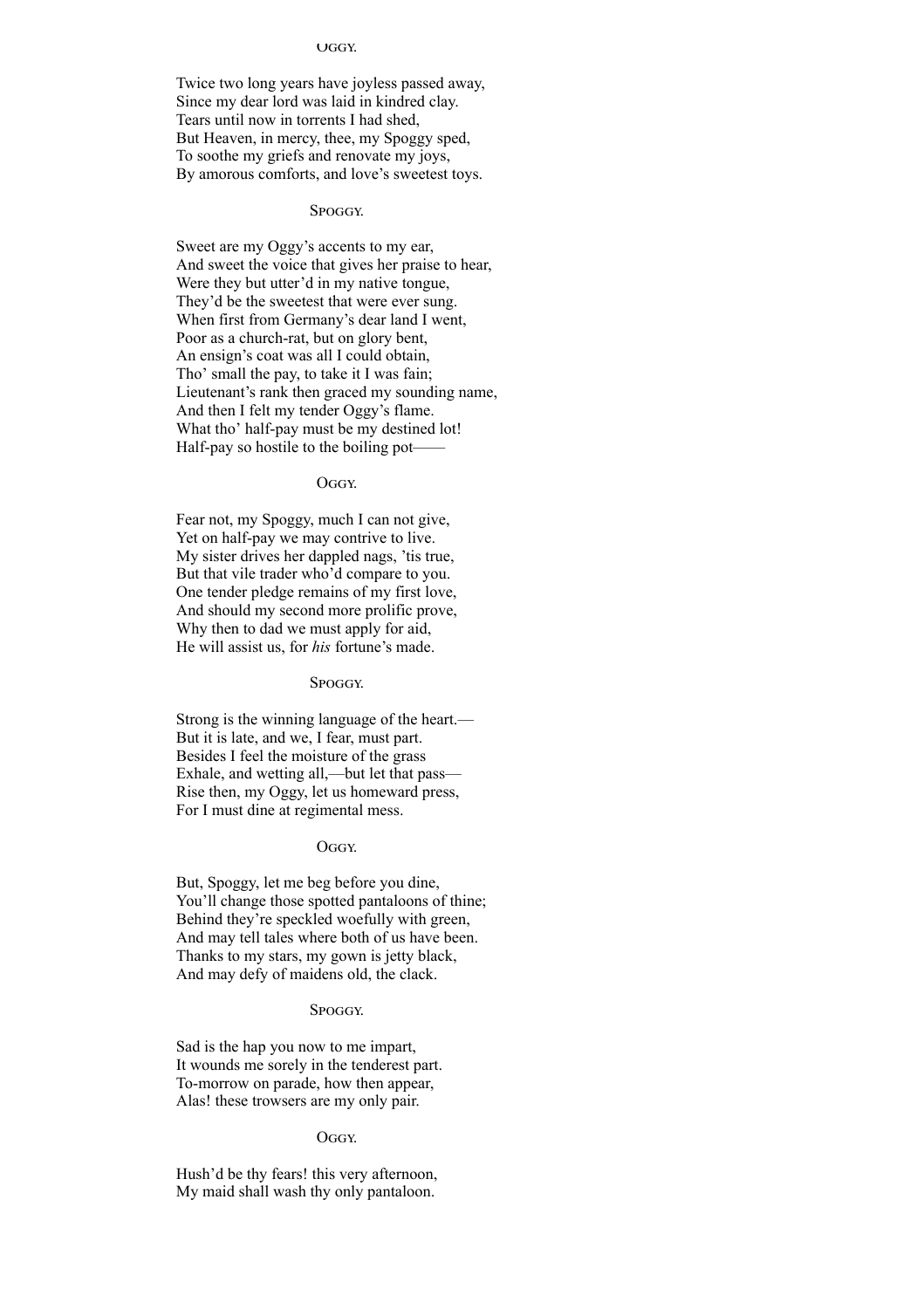Here the manuscript breaks off, but no doubt the promise was faithfully performed.

P. P. Jun.

*Quebec, 13th July.*

MR. MACCULLOH,

As you are a professed manufacturer of caps, and as it is natural to suppose, from the numbers you dispose of, that it is impossible you can manufacture them all yourself, I take the liberty of enclosing two of my making, as a specimen how you can be served, should you think proper to order a few more of them. They are cheap, and as light as vanity; are very convenient, and suitable for the present warm weather, as they are of medium stuff and colour, not in danger of reflecting or absorbing too much of light or heat, and so, neither apt to dazzle the eyes of the persons who view them, or to penetrate the pericrania of the gentlemen they may fit. They can be made to three different sizes; which numbers, contractors for military accoutrements say, fit all mankind; but I think you will find that two sizes will answer your purpose fully as well, as there is nearly one third of the race whom no cap of my manufacture would fit. I have folded them up in a sheet of *foolscap*, as quite a consistent mode of package. I hope they will come safe to hand.

> Yours to command, KILMARNOCK.

Not an hundred miles from the good city of Quebec, a certain teacher, young in years, but *venerable* in all the learning of the *west*, and who is also a poet of some taste, called on my friend Esculapius, and shewed him in manuscript the following epigrammatic verses:

> "Two Harveys had a mutual wish To please in separate stations; The one invented sauce for fish, The other meditations.

Each has its pungent powers applied To aid the dead and dying; This relishes a *soal* when fried, That saves a *soul* from frying.

He told him the verses were a happy thought of his own, and begged to have his opinion of the propriety of sending them to the Quebec Mercury for publication. My friend thought highly of the equivoque of the lines, and, as was expected, highly complimented the author. The verses were accordingly sent, and appeared in the next paper. A few days after, Esculapius, in looking over a volume of anecdotes, jests, scraps, etc. read the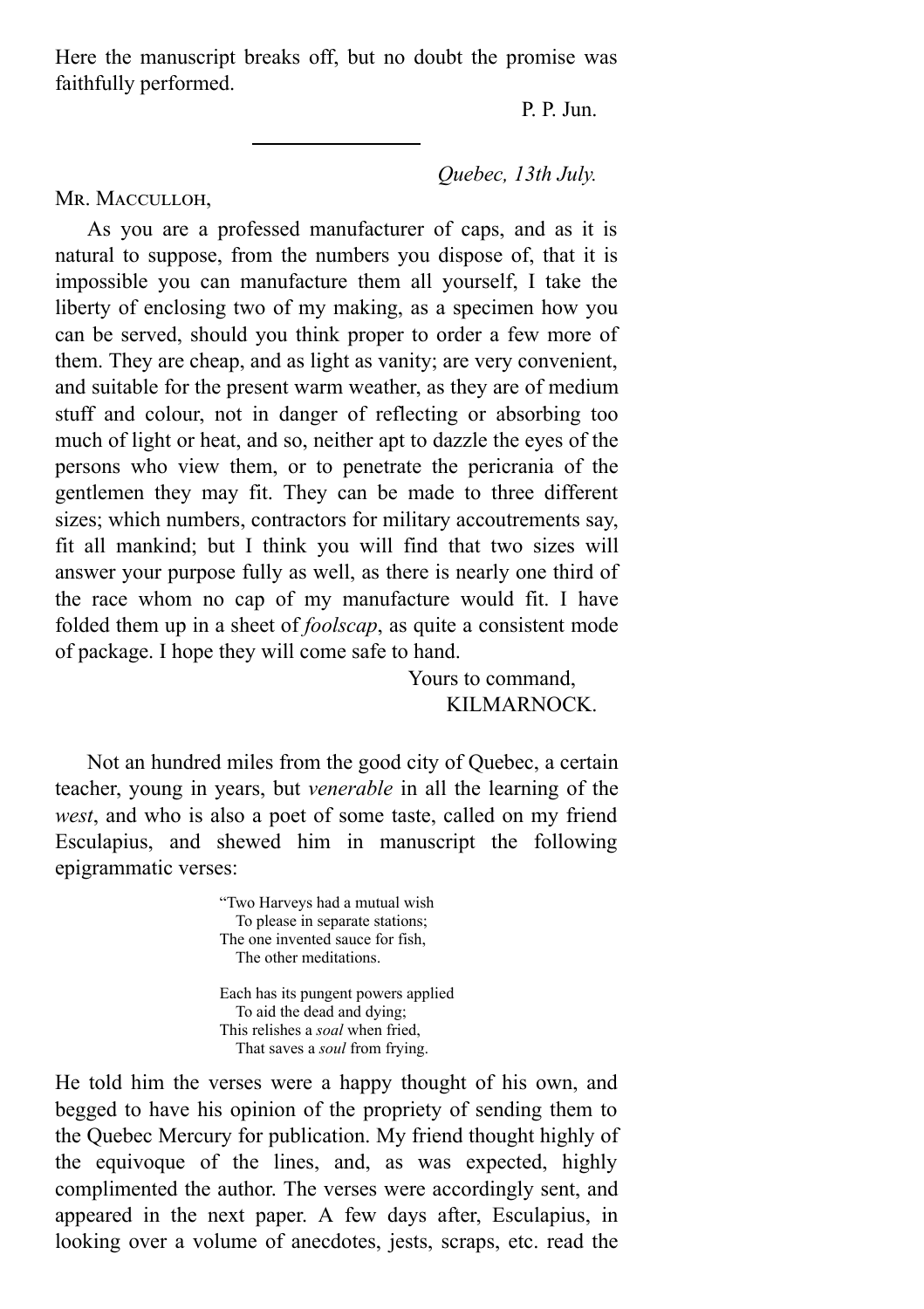same words, the production of an English gentleman, nearly ten years since. When he next saw the teacher, he taxed him with plagiarism. The son of Birch stormed, and said it was impossible, offering to take any bet that my friend could not produce the verses in print. A few bottles of wine were wagered on the subject, the time appointed, and a few friends invited to partake of the wine and the fun, without being informed of the subject of the wager. Among the rest was a young gentleman in sacred orders. After a few glasses of the juice of the grape had circulated, the circumstances of the bet were partly stated to the company, together with the names of the parties. The son of the church turned to Monsieur Ferula with an indignant frown, and asked him, how he could have the assurance to state that the verses in question were a production of his own, when he knew that he (the clergyman) had given him the manuscript to carry to the printer for insertion? The teacher blushed and stammered; and after the heat was a little over, Esculapius read the lines from the book of scraps, and convincing the company that he had gained the wager, completely mortified both poetasters, and "killed two dogs with one stone."

K.

## *Quebec, July 1822.*

L. L. MACCULLOH, Esq.

However anxious any man may be to acquire professional celebrity, and however entitled he may be to the claim of discovery, yet the good of mankind requires that, previous to its receiving general sanction, a fair investigation should be resorted to, touching its real utility, and it is much to be wished, (as a celebrated friend observes) when any important discovery takes place that, in investigating its merits or in canvassing its defects no acrimony should prevail between the disputants; whilst neither a blind partiality for old systems, nor a jealousy at the adoption of a new discovery, ought to withhold the tribute due to merit.

Twenty three years have now elapsed since the world was put in possession of the inestimable discovery of vaccination, and the mind, warm in unabating and neverceasing gratitude towards its author, can not but bestow everlasting benedictions on the accurate and indefatigable Jenner, a name that will be endeared to all posterity, and must be recorded high in the list of the distinguished benefactors of mankind.

I fear, dear sir, that I have been too serious for the subject of this communication, and that, as yet, I have more disappointed your readers than amused or instructed them; yet I can not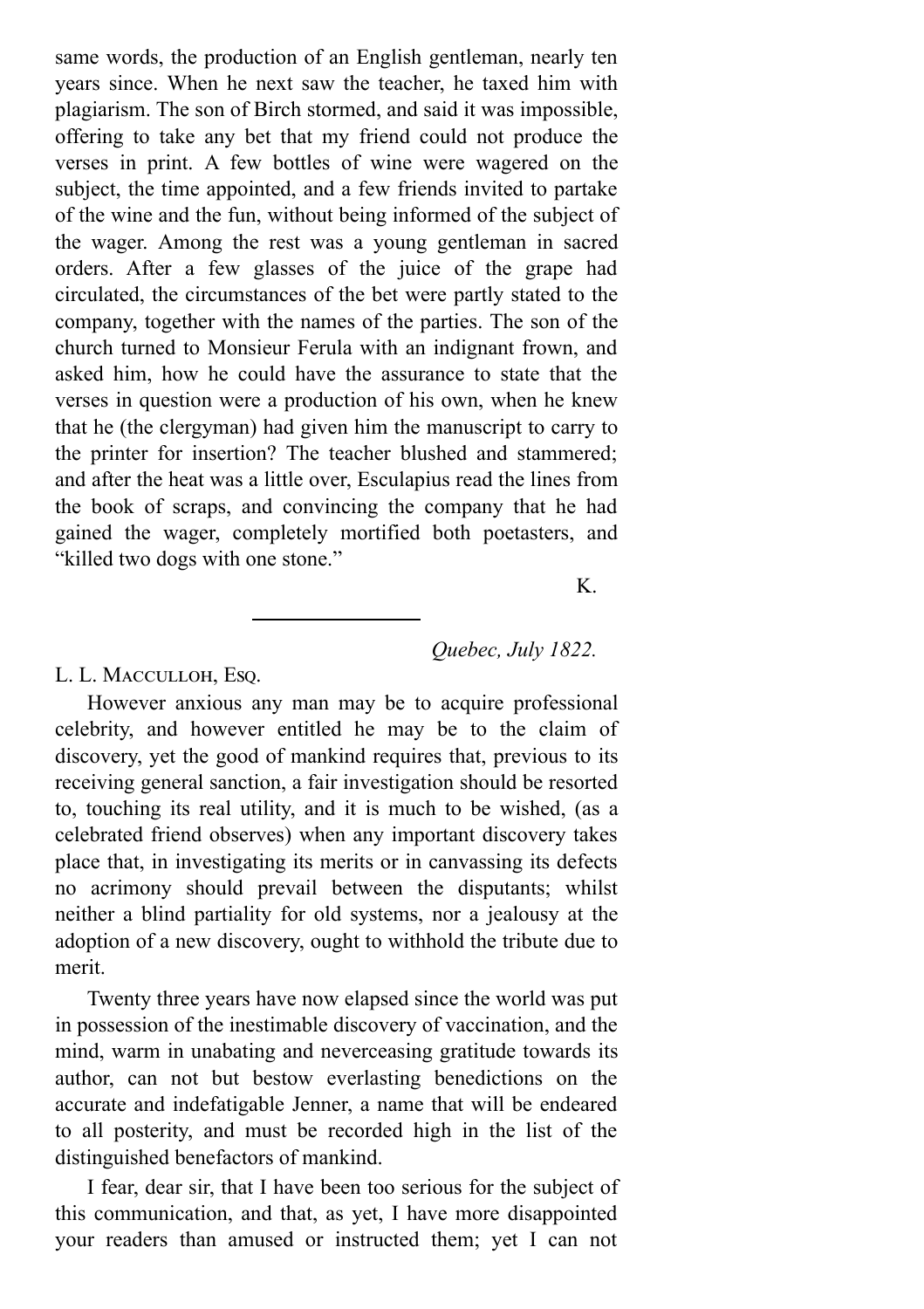forbear figuring to myself the smiles of pleasure that will appear in their faces when I congratulate them & the world on the important discovery of inoculating for the measles, which has been made by a physician of this city, who has long been celebrated for curing his patients by destroying even the power of feeling pain or sickness. How the discovery originated has not yet very clearly appeared, but this member of the faculty, with his usual avidity to gratify his appetite for dross, is about petitioning parliament for a remuneration as the first discoverer that *hogs were af ected with the measles*. The idea, however, (with due deference to the learned gentleman) seems to have been borrowed from Dr. Ollapod, in the Poor Gentleman, where he attributes the death of alderman Swallow to an indigestion, as the fatal consequence of having eaten sixteen pounds of *measly pork*. His claim will likewise embrace the discovery of a process similar to the Jennerian system, and as he is remarkable for the number of hogs he fattens, he will have ample opportunities of making a series of accurate experiments, so as to be able to transmit with ease, at some future day, the measly lymph from the hog to the human subject. We are now on tiptoe expectation for a grand treatise about to emanate from this great literary *Justass*, entitled "An enquiry into the history of the hog-pock, hog-measles, etc. with a view to check, supercede, and extinguish, the human measles;" which will naturally excite a great degree of interest among all classes, but particularly among the faculty.

This measly-hog-speculator has lately (the world is informed) discovered that hydrophobia virus can be communicated by inoculation, and even by immediate contact.<sup>[\[3\]](#page-13-0)</sup> This experiment, it is said, he tried on himself; whether any, or what species of madness has been communicated to his system by it, your uninoculated readers will be able to judge.

<span id="page-13-1"></span>THOM.

<span id="page-13-0"></span> $\frac{[3]}{2}$  $\frac{[3]}{2}$  $\frac{[3]}{2}$  A writer in the Quebec Mercury, who signs himself V. (and who is I am informed a very young man) likewise maintains this doctrine. Of the communicability of the virus by inoculation, there can be little doubt; but as to contact being sufficient, the two cases he adduces are wholly inconclusive, as in both there is not only a possibility, but a great probability, that the poison was insinuated through the excoriation of the hands of the one, and a scratch or cut made by the other whilst he was skinning the dead fox. For the rest V. appears to have, with rather laudable zeal, stood forth as a knight errant against quacks and empirics, those desolators of the human race.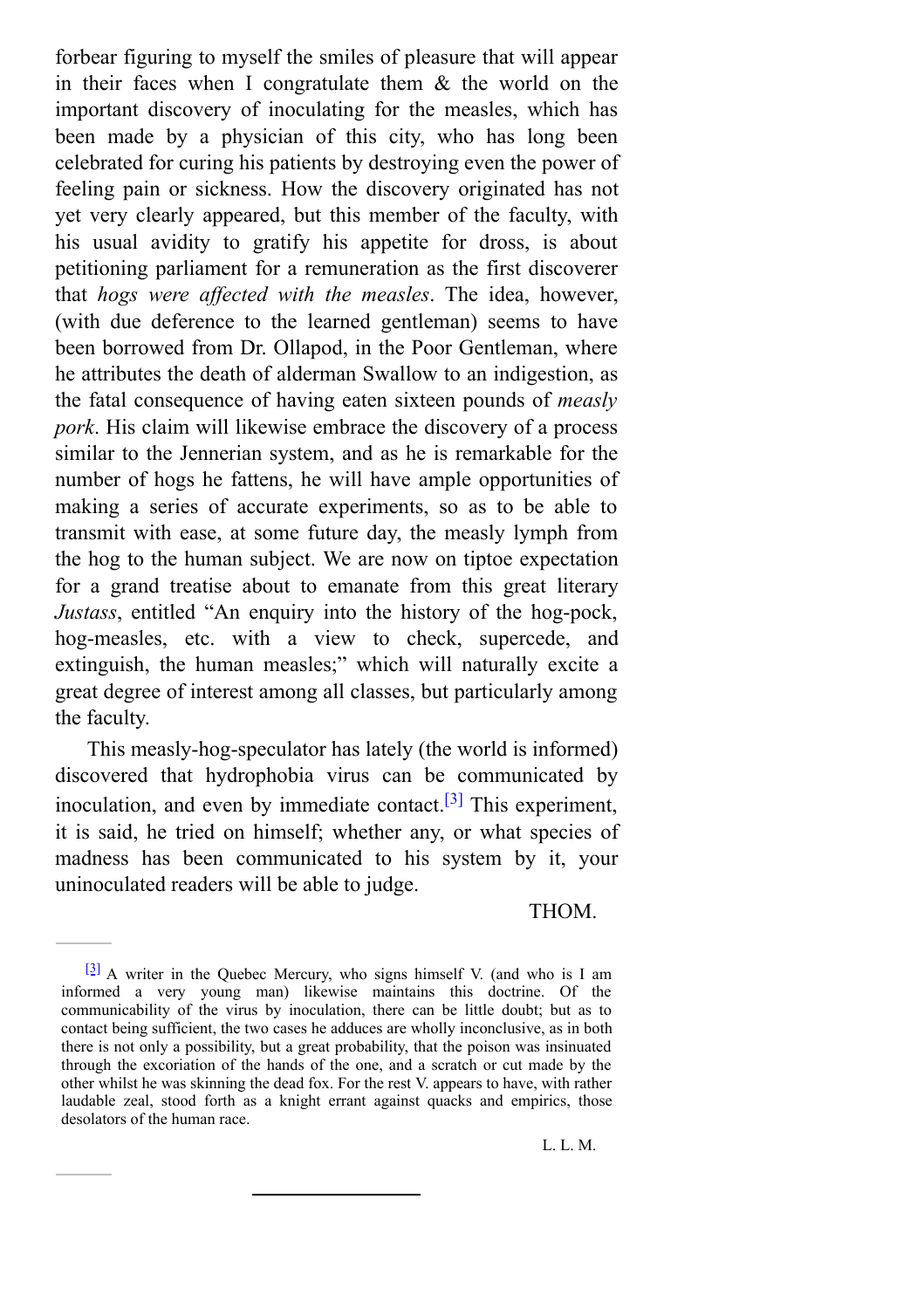INSPECTOR is thankfully acknowledged, the materials he furnishes will work up in good style. M. C.'s piece next week; and, if there is room NICODEMUS WATCH'EM; nor shall LUNY M'Twolter be forgotten.— PERICLES, HOMUNCULUS, A SUBSCRIBER, and others are turned over to Mr. Dicky Gossip, the editor of the Domestic Intelligencer, for his next number. PHILO's prose and R. T.'s poetry are inadmissible.